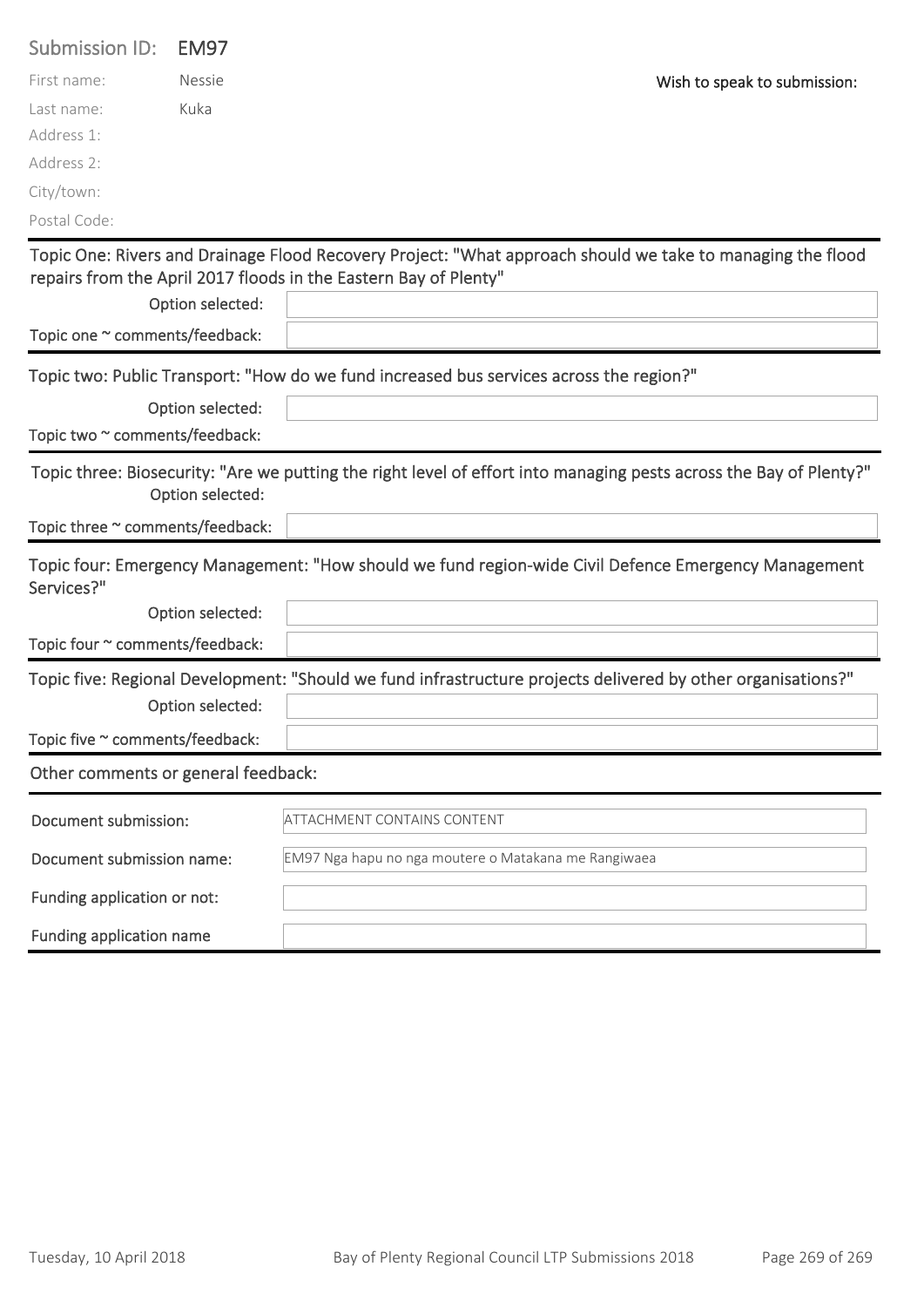| Document submission name:   | EM97 Nga hapu no nga moutere o Matakana me<br>Rangiwaea |
|-----------------------------|---------------------------------------------------------|
| Document provider name:     | Nga hapu no nga moutere o Matakana me Rangiwaea         |
| Individual or organisation: | Organisation                                            |
| Consultation ID:            | <b>EM97</b>                                             |